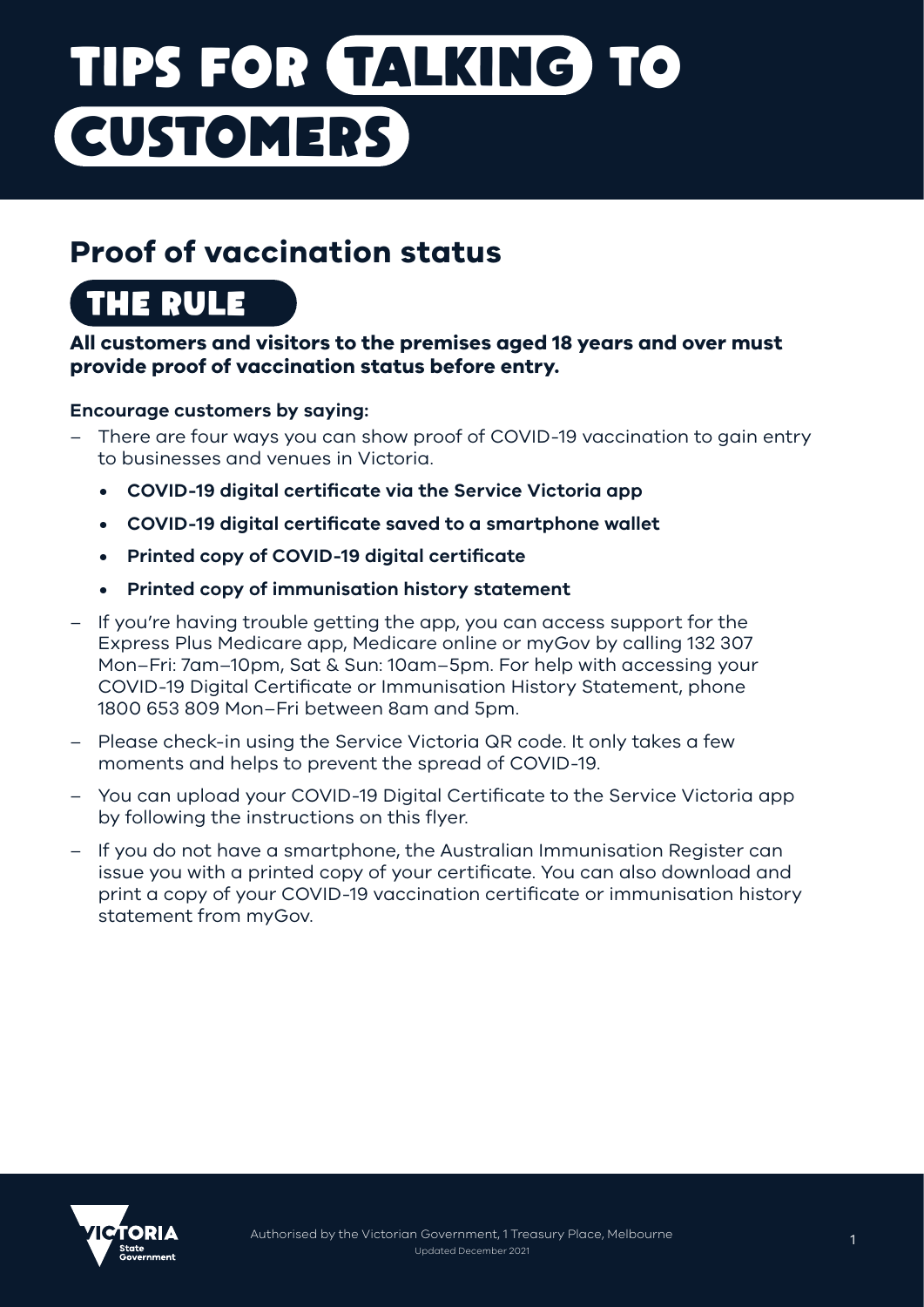# **TIPS FOR TALKING TO CUSTOMERS**

### **Medical exemptions**

### **THE RULE**

**If customers or visitors have a medical exemption, they may enter the premises.**

#### **Encourage customers by saying:**

– Please show evidence of your medical exemption to business — if your valid exemption has been uploaded to your Immunisation history statement you will be able to download a COVID-19 digital certificate and add it to your Service Victoria app. Alternatively you can download your certificate to your smartphone. If you don't have access to a smartphone, you can print your COVID-19 digital certificate from myGov.

### **No smartphone**

# **THE RULE**

**Proof of vaccination must be shown prior to entering the venue and there are three alternative ways to show proof that do not require a smartphone.**

#### **Encourage customers by saying:**

- If you don't have a smartphone, you can access your immunisation history statement for free from your Medicare online account through myGov. You can then print this out and carry around with you to show proof of vaccination.
- Printed copy of COVID-19 digital certificate.
- Alternatively, you can call the Australian Immunisation Register on 1800 653 809 and ask that they send your statement. It can take up to 14 days to arrive in the post.

### **Privacy and data concerns**

## **THE RULE**

**The Victorian Government does not have access to any data linked to a person's Medicare account, such as information about non-COVID vaccinations. Only the phone user has access to a COVID-19 digital certificate stored on the app.** 

#### **Encourage customers by saying:**

- Your privacy and data is safe in the Service Victoria app, only you can see the COVID-19 digital certificate stored on the app.
- We can assure you the Victorian Government does not have access to any certificates or data stored on the app, or your Medicare account.